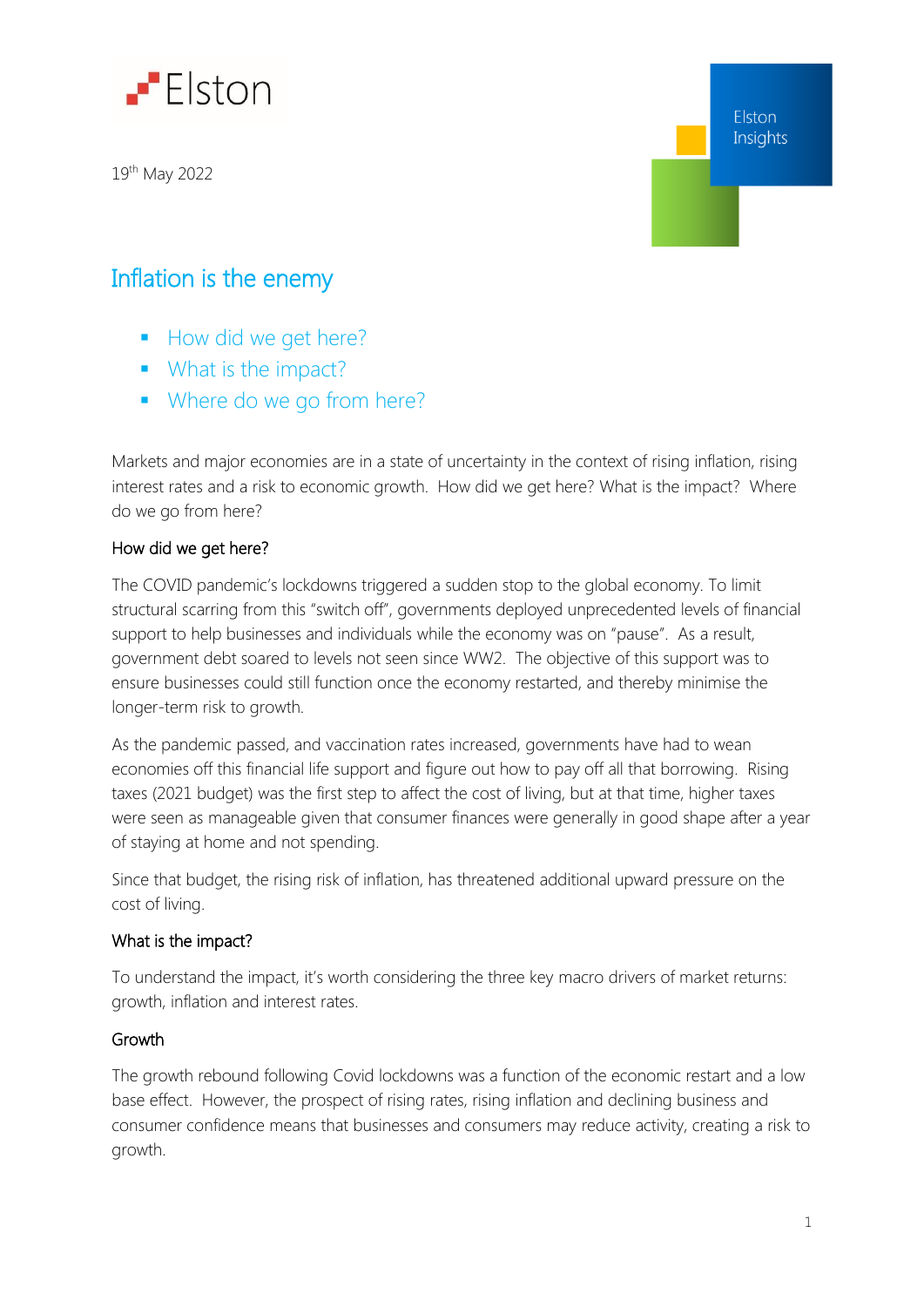



Fig.1. GDP growth projection, based on market-implied interest rates

Source: Bank of England, May 2022

#### Inflation

We are now experiencing inflation that is more reflective of external factors (energy costs), than of an economy running hot. This means that the Bank of England may be more accommodative regarding factors that are out of its control.

The outbreak of inflation can be broken down into three stages

- Firstly, the rapidity of the economic restart in late 2020/early 2021 led to global supply chain disruption. This was the start of inflationary pressure and was expected to be "transitory".
- Secondly, this pent-up demand also pushed up global energy prices through 2021, exacerbated by geopolitical tension around Russia/Ukraine which led to reduced gas supply to Europe and pipeline negotiations.
- Finally, when war broke out and Russia invaded Ukraine, supply disruption and sanctions on Russian exports meant that the costs of key exports – wheat, sunflower oil, fertilizers, and precious metals – all soared. Energy prices also soared owing to further supply disruption and redirection (Russian gas exports are not yet sanctioned). This means that the "inflation problem" will last at least as long as the tragic Russia/Ukraine war.

The combination of the above means widespread supply-side price inflation across energy, raw materials and input costs. Unlike money supply, these inflationary pressures are outside of Central Banks' control.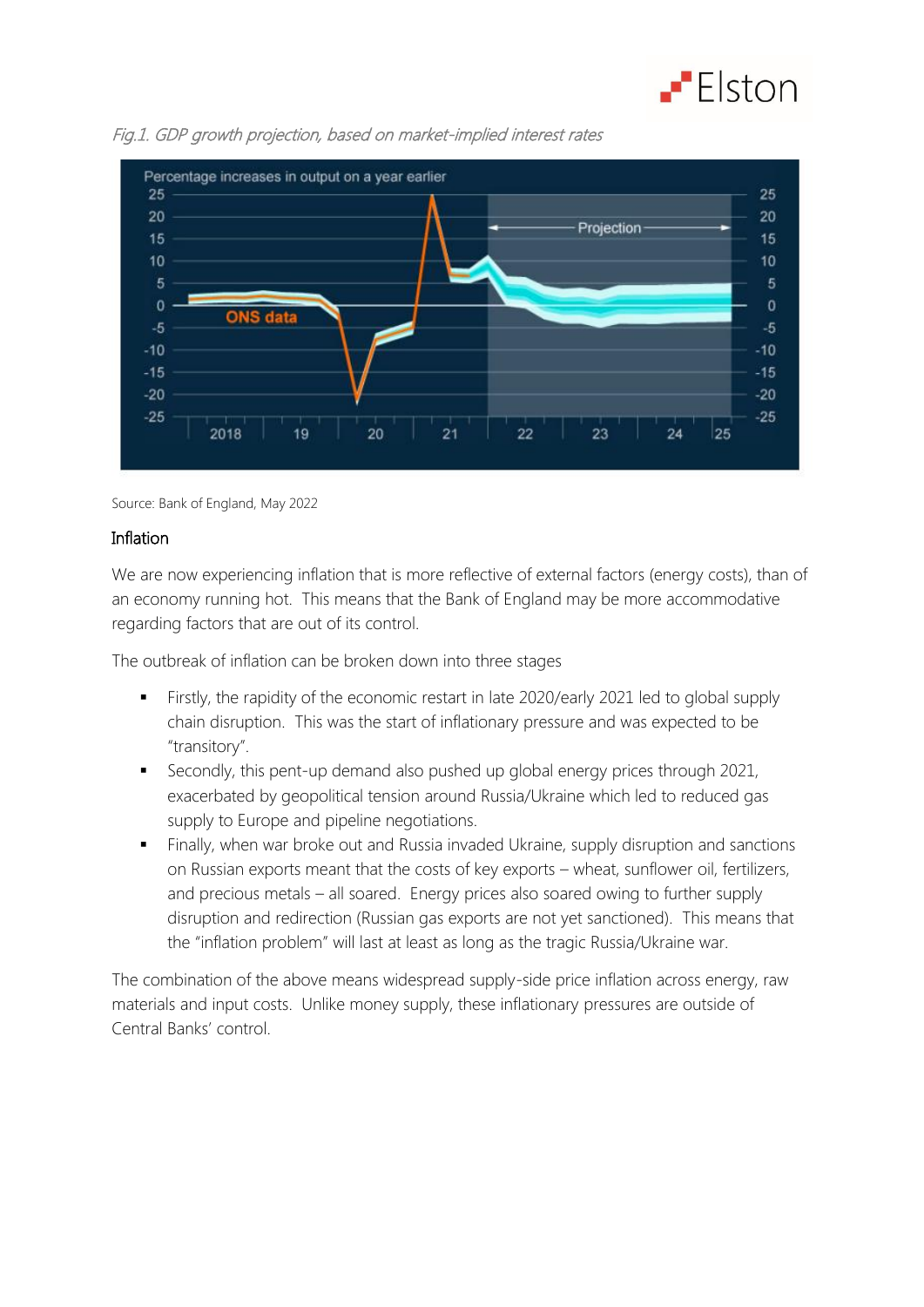

Looking at the Bank of England's forecasts, the assumption is that inflation will moderate after a temporary elevation resulting from the increase in energy costs. We think this is optimistic, in part because of how they model energy costs, which builds in a transitory base effect<sup>1</sup>.



Fig.2. CPI inflation and CPI inflation excluding energy

Source: Bank of England, May 2022

#### Interest Rates

1

With respect to interest rates, we have lived in an "easy money" era since the Global Financial Crisis (2008), with interest rates that have been near zero. This was to ease financial pressure on governments, banks and households alike, but has also had the effect of supporting asset prices.

 $1$  The BoE methodology extrapolates a 6-month forward curve into the future that creates a transitory base effect which will always see any energy spike "washing through", rather than persisting through, inflation figures. Any steepening (upside risk) of the forward curve, or weakening of GBP/USD rate would automatically render that assumption inaccurate. As energy prices are more volatile, the BoE's inflation forecasting will also be volatile.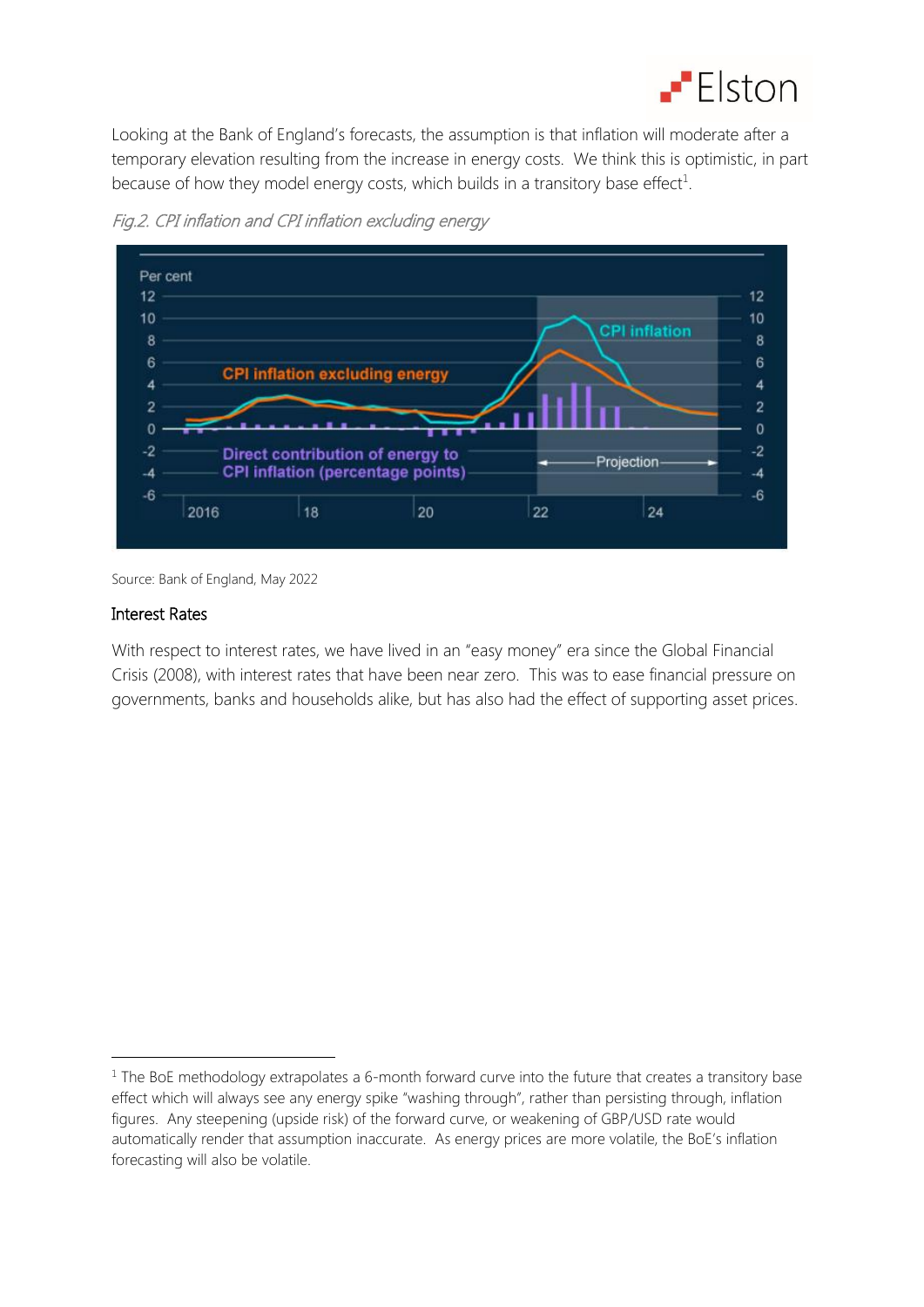

## Fig.3. Bank of England Bank Rate from Dec-74



#### Source: Elston research, Bank of England data

This has been a great era for asset owners (who can borrow more cheaply and earn higher return on risk assets). It has also made investing look easy - all risk assets (even highly speculative ones, such as cryptocurrency) have delivered returns. This has begun to change as interest rates and borrowing costs go up. The rising cost of borrowing for those investing on margin, and the draining of liquidity (Quantitative Tightening) by Central Banks could see material dislocations in "frothy" asset classes (highly valued technology stocks, cryptocurrency, speculative assets).

## Where to go from here?

The slew of disturbing political and economic news is understandably impacting risk appetite for investors and managers alike. However, this is where staying the course – but adapting to the context – is important. There are three reasons why:

- 1. Time in the market, not timing the market, delivers returns
- 2. Take a perspective on long-term returns vs episodic crises
- 3. Risk is not just about volatility it's about inflation and time too

We explore each of these in turn.

## Time in the market, not timing the market

Trying to time the market to buy before good days and sell before bad ones is impossible. Staying invested is critical, to capture all the "good days" that drive returns. But that means accepting some bad ones too. Studies show how "time in the market" achieves a better outcome than "timing the market". Not being invested for the best days, can materially diminish returns profile over time. So while it can be uncomfortable, it is better to stay invested.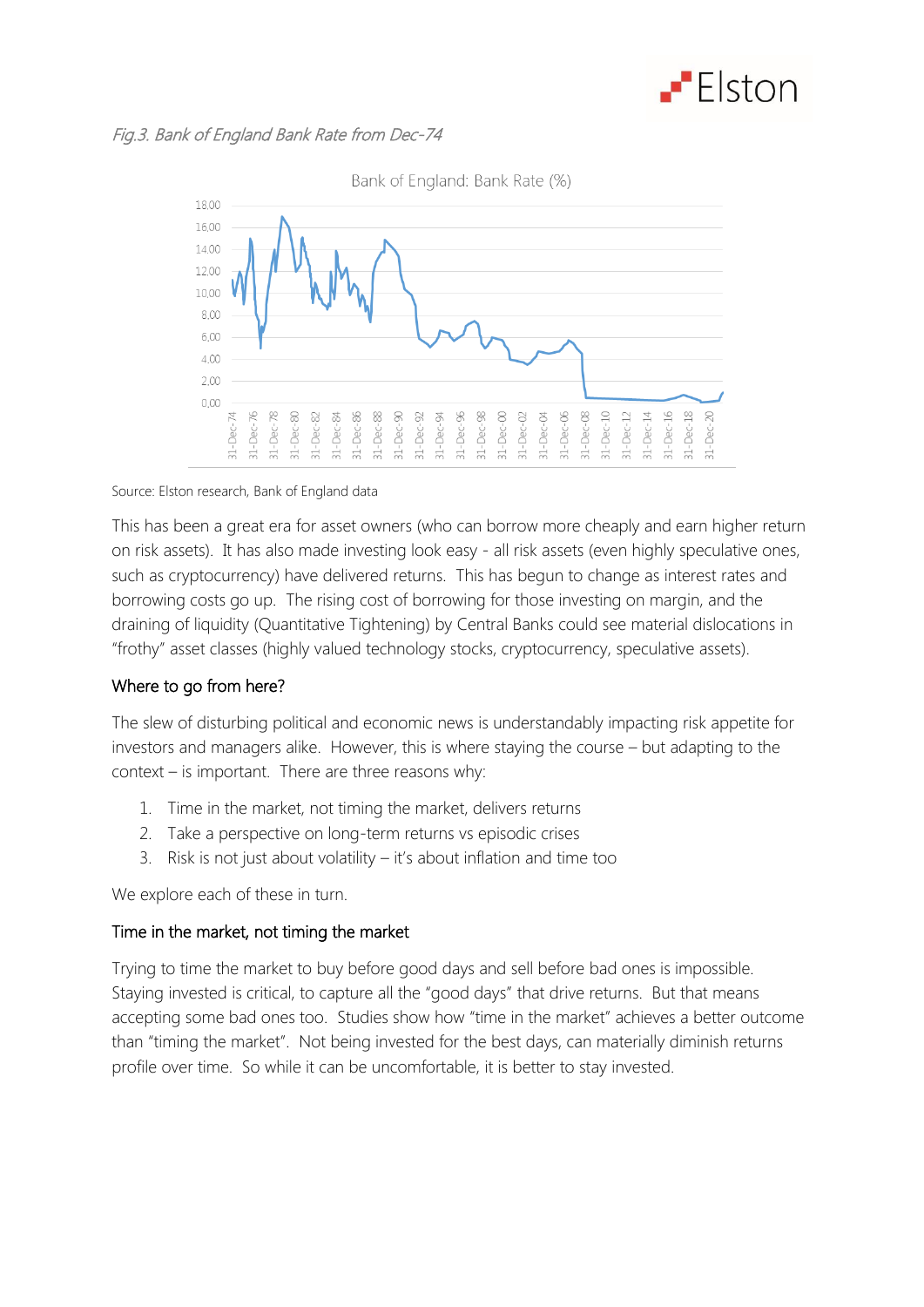

Fig.4. Impact on annualised returns from missing "best" days



Source: Business Insider, returns in USD terms

### Gaining perspective: the long-term

It is never pleasant to see negative returns as investors have done this year or over the last 6 months. But it is important to put things in perspective. If we look at stock market returns since December 2007 – thereby capturing the financial crisis, the Eurozone crisis, the taper tantrum, Brexit, Covid and now war - cumulative returns have been strong. and Annualised returns, while lower from December levels, still represent 267% cumulative and 9.5% per annum annualised since Dec-07, as at end April.

Investors have been well rewarded for taking risk.

## Fig.5. Cumulative and annualised returns since Dec-07



Source: Elston research, Bloomberg data<br>Source: Elston research, Bloomberg data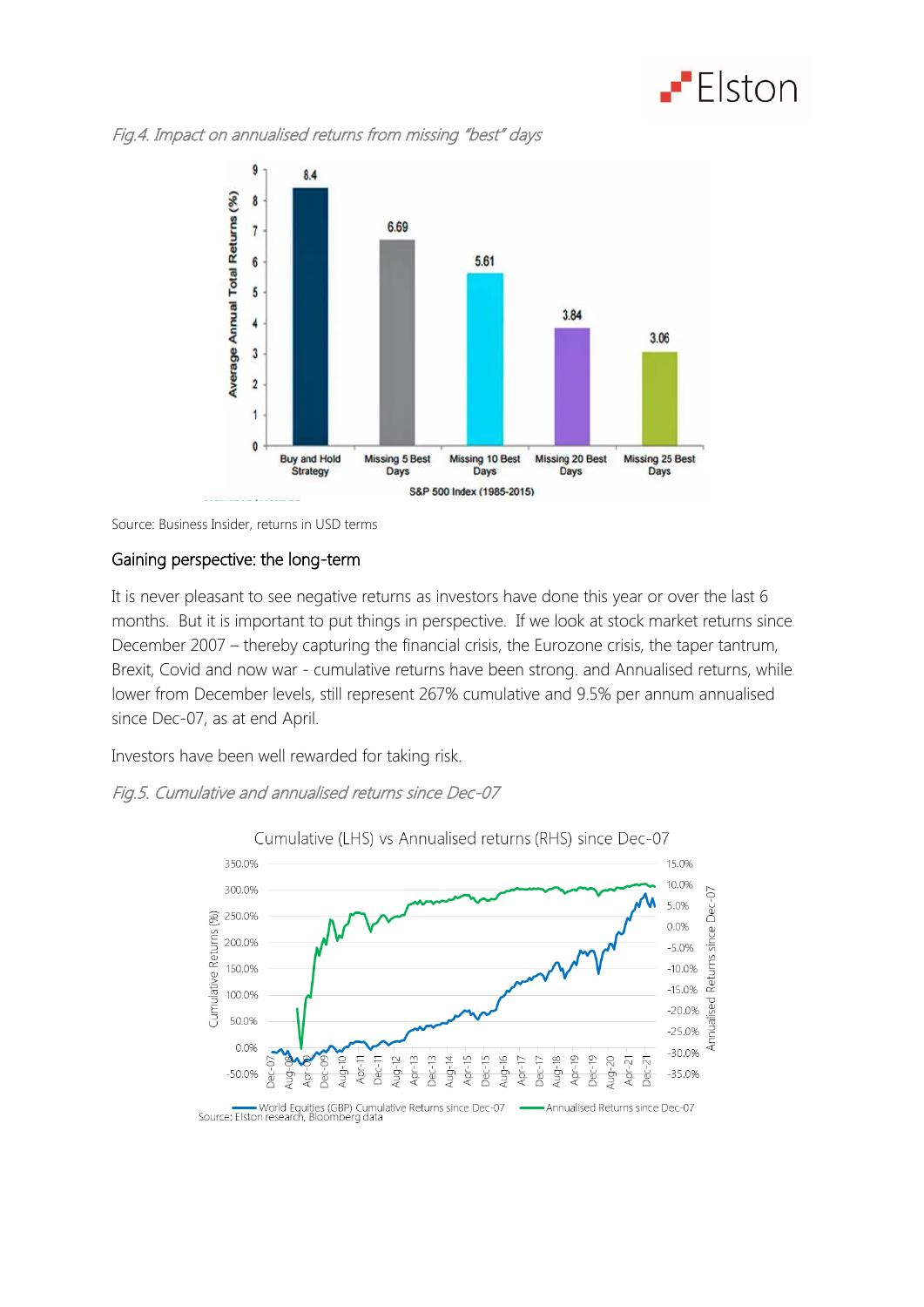

Looking at the last 10 years only, cumulative returns are 236% and annualised returns are 12.9%, as at end April.



#### Fig.6. Cumulative and annualised returns (rolling 10 years)

This shows two things: firstly the power of long-term compounding – short-term market declines should be considered in the context of long-term growth. Secondly, investors should take the long view on riding out crises. That doesn't mean ignoring them: adapting to them is key. But the underlying objective should be to remain invested for a given risk profile and time horizon. This helps to stay on track with a broader financial plan.

## Risk is not just about volatility – it's about inflation and time too

It's important to consider "risk" in a broader sense: not just investment risk, but inflation risk too, in the context of time. The difference is outlined below.

Investment risk, often measured in volatility, is the flip-side of returns. So in a benign market environment, when things are going well, volatility is your friend – you receive a reward for the risk taken. But in a malign market environment, when things are getting difficult, volatility is your foe – you receive a negative return for the risk taken.

Higher risk assets such as equities may appear "risky" (volatile) and will fluctuate. However, in an inflationary regime, they are "safer" than cash over the medium- to long-term.

By contrast, lower risk assets such as cash may appear "safe" and not fluctuate, in an inflationary regime, cash is "high risk" over the medium- to long-term as its purchasing power is destroyed by inflation.

|  |  | Fig.7. Illustration of relationship between risk and time during a higher inflation regime |  |  |  |
|--|--|--------------------------------------------------------------------------------------------|--|--|--|
|--|--|--------------------------------------------------------------------------------------------|--|--|--|

|          | Short-term  | Long-term   |
|----------|-------------|-------------|
| Cash     | Lower risk  | Higher risk |
| Equities | Higher risk | Lower risk  |

Source: Elston research, for illustration only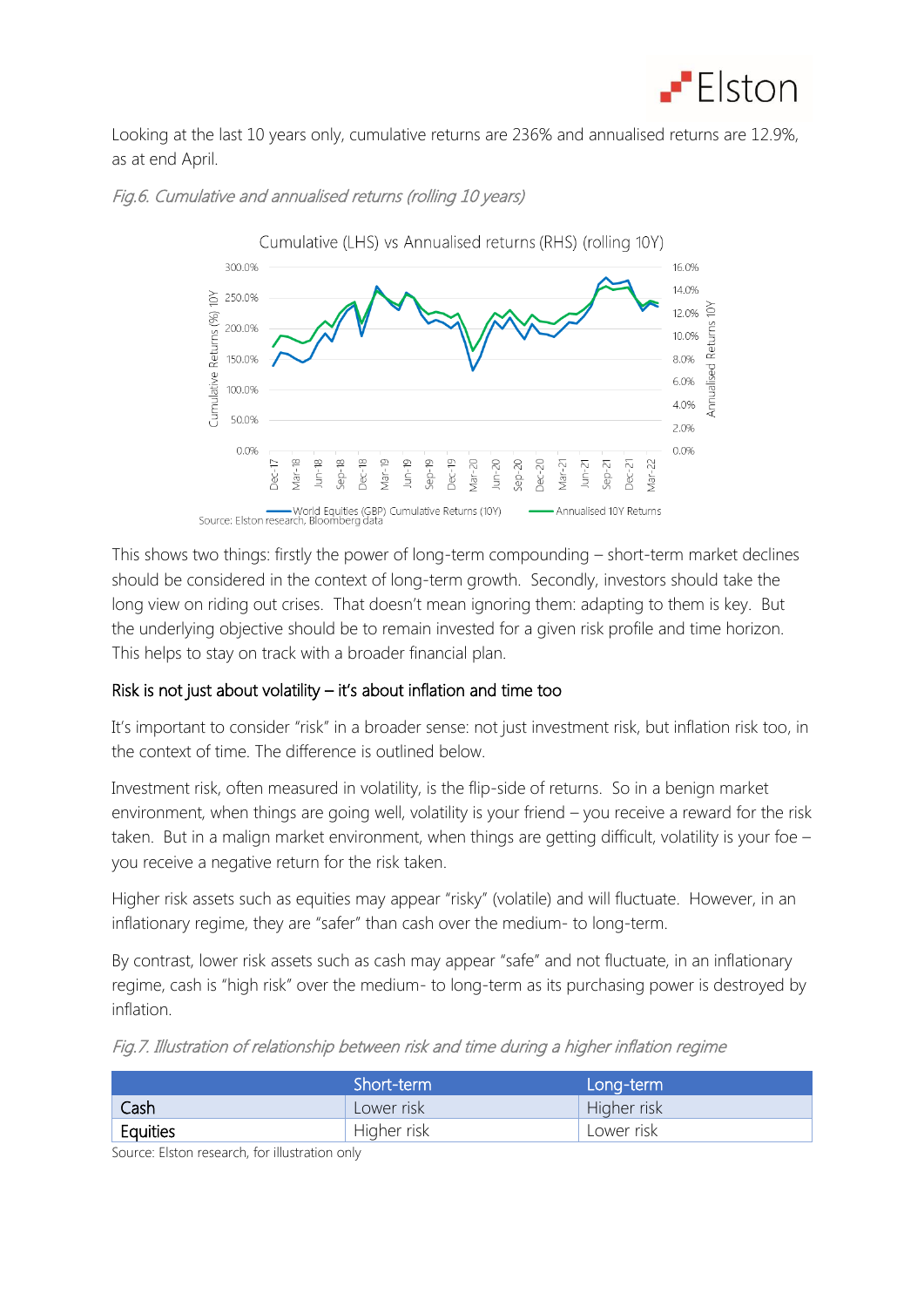

In this respect, understanding the difference between investment risk (volatility) and inflation risk (loss of purchasing power) over time is key.

By way of illustration, we look at the relative performance of equities and cash during a high UK inflationary regime for the 20 year period from Dec-72 to Dec-92<sup>2</sup>.





Navigating asset allocation is the greatest challenge during an inflationary regime so we look at two extreme alternatives – a 100% allocation to equities, and a 100% allocation to cash<sup>3</sup>.

The charts below contrast the performance differential between £100 invested in Dec-72 for the following 5, 10 and 20 years.

Whilst equities are "visibly" risky (volatile), they can preserve capital in real terms over time. By contrast, cash is visibly "stable", but cannot preserve capital in real terms over time. The longer the timeframe, the more extreme the difference. We look at the results over 5, 10 and 20 years from December 1972.

On a 5-year view from December 1972, an allocation to equities delivered a price return of -1.3% (-0.3% annualised), ensuring preservation of purchasing power in a high-inflation regime. Cash meanwhile lost -54% of its purchasing power (14.2% average annualised inflation).

Granted, equities underperformed cash initially when the inflation shock kicked in, but thereafter were able to preserve capital in real terms.

1

<sup>&</sup>lt;sup>2</sup> We use the UK Retail Price Index as a continuous time series available at that time

<sup>&</sup>lt;sup>3</sup> For equities, we use S&P 500 price return in GBP terms for continuous time series data and reflecting our "global equity bias" view (and FTSE 100 launch date was 1984). Use of a total return index (unavailable) would reflect value of dividends reinvested. In the meantime, the price return index (which assumes dividends paid out and not reinvested) is a more conservative measure. For cash, we assume notional cash on a non-interest bearing account (similar to platform accounts and to illustrate nominal values).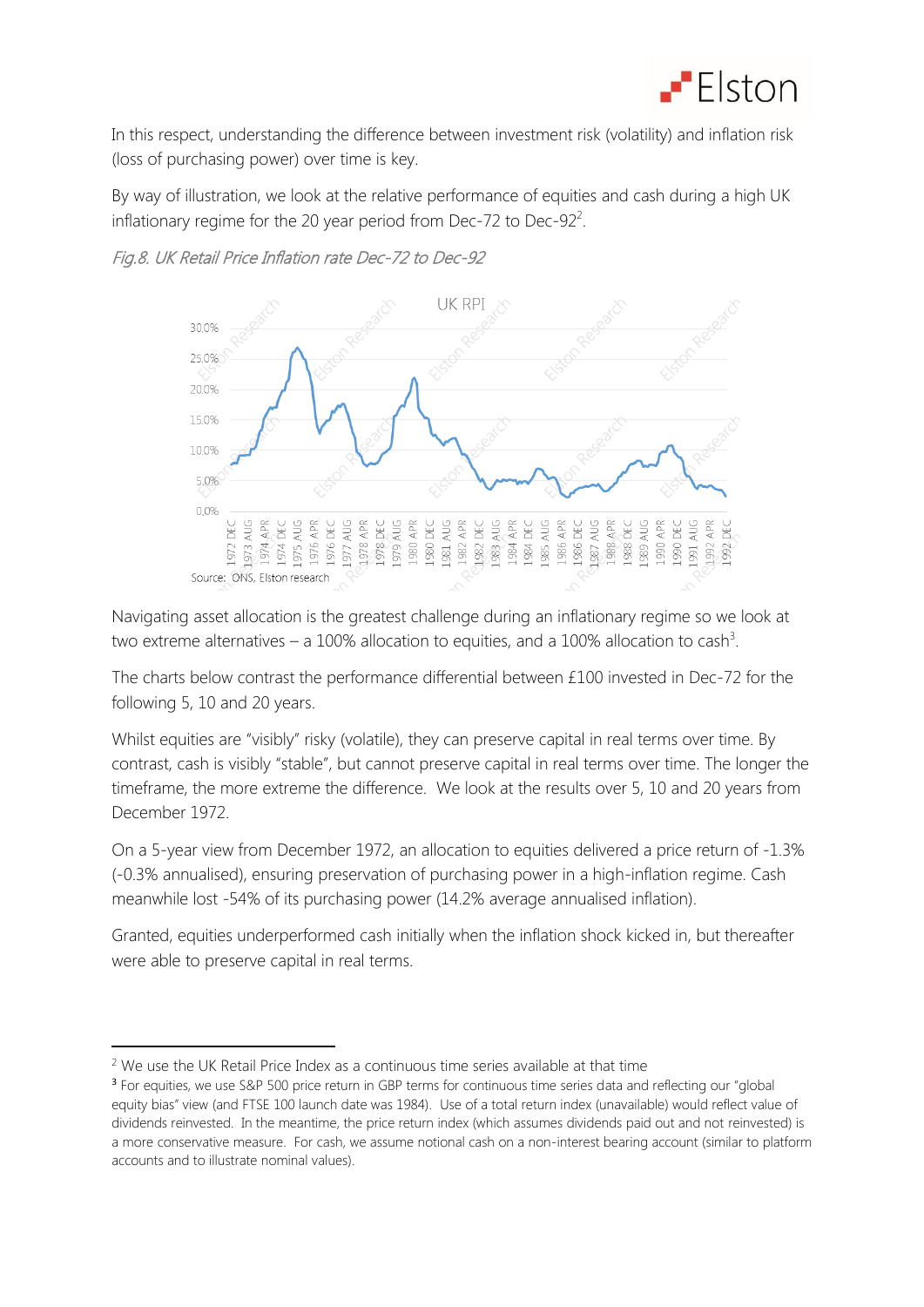

## Fig.9. Equities vs Cash: 5 year view from Dec-72



On a 10 year view from December 1972, an allocation to equities delivered a price return of +72.9% (+5.6% annualised), ensuring capital growth in a high-inflation regime. Cash meanwhile lost -73% of its purchasing power (12.4% average annualised inflation).

This shows the importance of being invested over the medium- to long-term.

## Fig.10. Equities vs Cash: 10 year view from Dec-72



On a 20 year view from December 1972, an allocation to equities delivered a price return of +473.7% (+9.1% annualised), ensuring capital growth in a high-inflation regime. Cash meanwhile lost -84% of its purchasing power (8.8% average annualised inflation).

This is consistent with the oft-cited focus on the importance of "long-term" investment returns.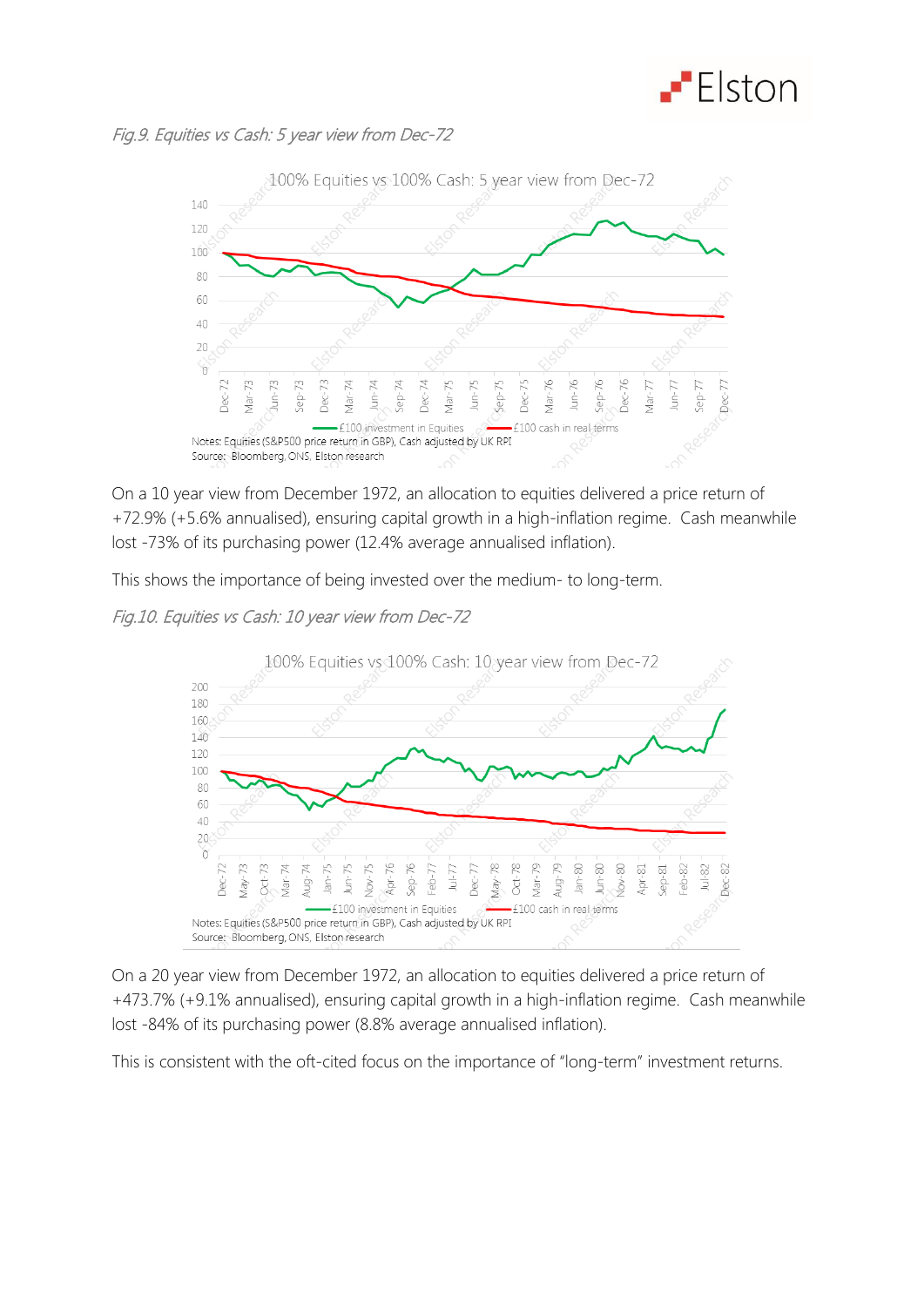

## Fig.11. Equities vs Cash: 10 year view from Dec-72



## Summary

Weathering near-term losses in a portfolio is painful, and as humans we are "asymmetrically loss averse" – a lost £1 gives more pain, than a gained £1 gives pleasure. But it's worth remembering the findings from this research:

- 1. The merits of staying invested to capture the "best" days (as well as the worst, unfortunately).
- 2. The power of compounding on invested capital over the long-term is more powerful than the impact of short-term crises
- 3. Fear drives us to seek "safe" assets but cash is not a safe asset in an inflationary regime

This does not mean do nothing. We think there are a number of steps that can and should be taken to [adapt portfolios for inflation.](https://www.elstonsolutions.co.uk/insights/adapting-portfolios-for-inflation)

Firstly, focus on traditional "value"-style equities with near-term earnings, which are less "frothy" than growth-style equities with distant earnings and where valuations can bere stretched;

Secondly, incorporating real assets exposure for inflation proofing by "owning the problem" – and being a beneficiary of rising rents, tariffs, commodities and rates.

Thirdly, reducing bond duration (sensitivity to rising rates) as well as reducing bond exposure overall, because by definition fixed interest can't keep pace with inflation rates in excess of bond yields. Bond' "real" (inflation-adjusted) yields are negative, meaning they are a guarantee to lose money in real terms.

These types of adjustment are prudent to introduce a level of inflation resilience into portfolios relative to their respective risk-return profile.

Finally,whilse having sufficient cash on account to fund expenditures is critical, having surplus cash uninvested is a "false safety" in inflationary times. The 1970s taught us that, and investors can adapt accordingly.